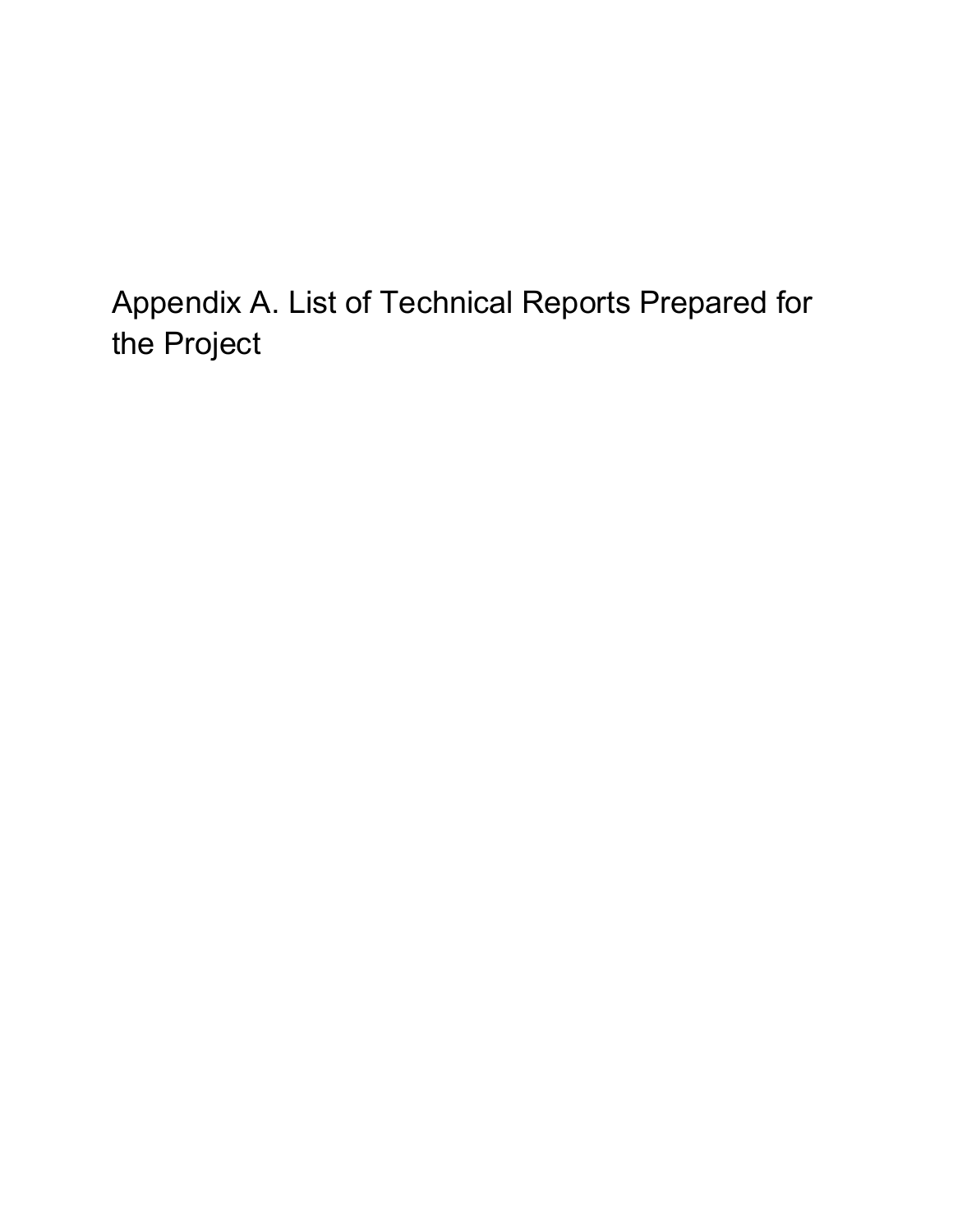## Technical Reports Prepared for the EA

The following technical reports were incorporated by reference in the I-5 Rose Quarter Improvement Project EA released in February 2019.

| <b>Report</b>                                                                                                                                                                                                                                                                                                      | Author(s)                                                                                                                                                                                                    | <b>Date</b>            |
|--------------------------------------------------------------------------------------------------------------------------------------------------------------------------------------------------------------------------------------------------------------------------------------------------------------------|--------------------------------------------------------------------------------------------------------------------------------------------------------------------------------------------------------------|------------------------|
| Active Transportation Technical Report<br>Appendix A. Figure Descriptions                                                                                                                                                                                                                                          | John Cullerton, Parametrix<br>Rory Renfro, Alta Planning and Design<br>Katie Mangle, Alta Planning and<br>Design<br>Mike Sellinger, Alta Planning and<br>Design<br>Kirk Paulson, Alta Planning and<br>Design | January 8, 2019        |
| <b>Air Quality Technical Report</b><br>Appendix A. Total Average Annual<br><b>VMT Summary</b><br>Appendix B. MSAT Incomplete<br><i>Information</i><br>Appendix C. MSAT Analysis Results<br><b>Tables</b><br>Appendix D. List of Reasonably<br><b>Foreseeable Future Actions</b><br>Appendix E. Figure Descriptions | Martha Moore, P.E., Maul Foster<br>Alongi<br>Leslie Riley, Maul Foster Alongi<br>Natalie Liljenwall (Reviewer), ODOT                                                                                         | <b>January 8, 2019</b> |
| Archaeological Resources Technical Report<br>Appendix A. List of Reasonably<br>$\bullet$<br><b>Foreseeable Future Actions</b><br>Appendix B. Sanborn Fire Insurance<br>$\bullet$<br>Map Set<br>Appendix C. Figure Descriptions                                                                                     | Anisa Becker, AECOM<br>Sarah McDaniel, AECOM<br>Brandon Grilc, AECOM<br>Michelle Stegner, AECOM<br>Stephanie Butler, AECOM                                                                                   | January 8, 2019        |
| <b>Climate Change Technical Report</b><br>Appendix A. MOVES Input<br>$\bullet$<br><b>Assumptions</b><br>Appendix B. FHWA ICE Model<br>Appendix C. List of Reasonably<br><b>Foreseeable Future Actions</b><br>Appendix D. Figure Descriptions                                                                       | Martha Moore, P.E., Maul Foster<br>Alongi<br>Leslie Riley, Maul Foster Alongi<br>Natalie Liljenwall (Reviewer), ODOT<br>Michael Holthoff (Reviewer), ODOT                                                    | <b>January 8, 2019</b> |
| <b>Environmental Justice Technical Report</b><br>Appendix A. List of Reasonably<br>$\bullet$<br><b>Foreseeable Future Actions</b><br>Appendix B. Figure Descriptions                                                                                                                                               | John Kelly, OBEC Consulting<br>Engineers<br>Jan Aarts, AECOM                                                                                                                                                 | January 8, 2019        |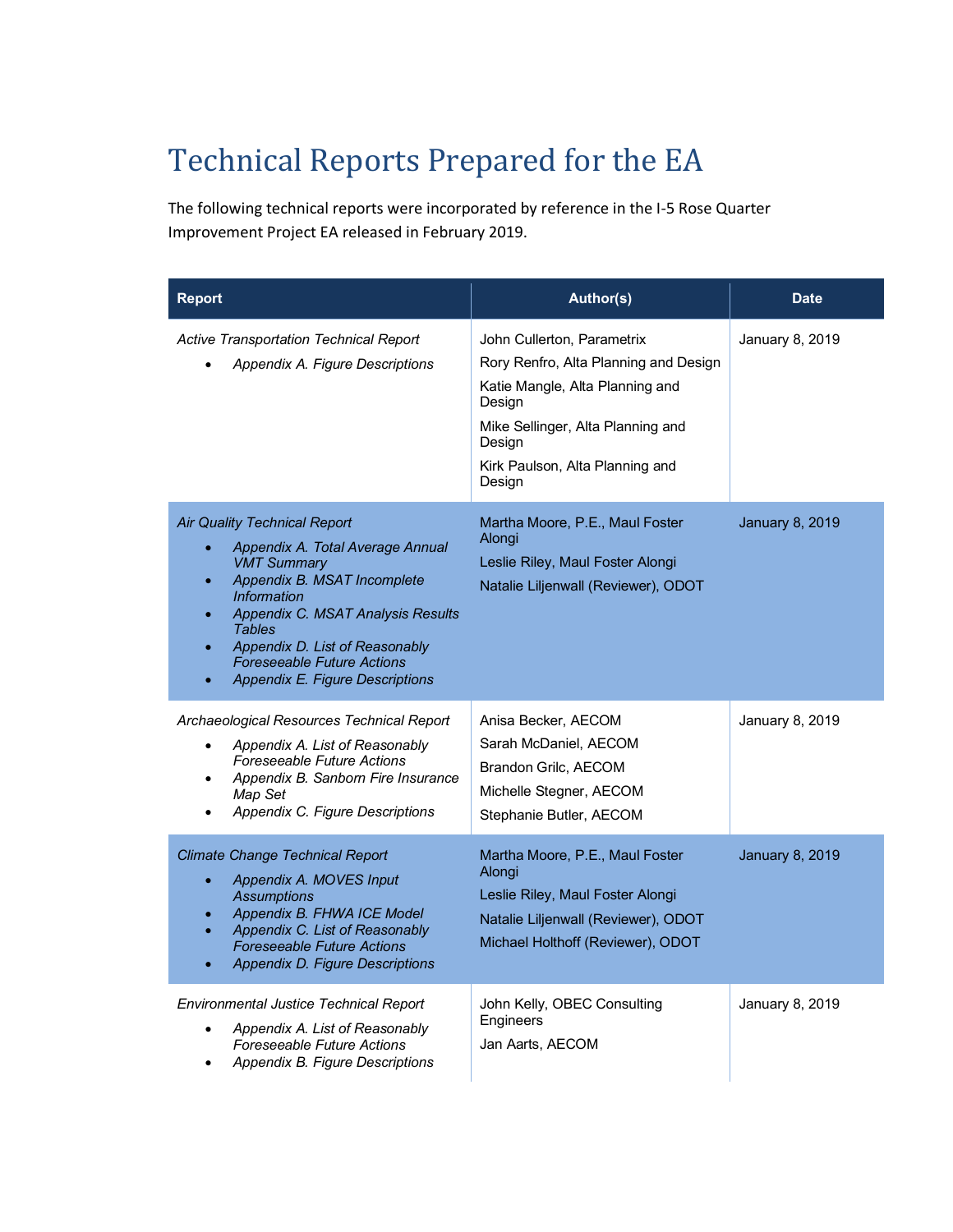| <b>Report</b>                                                                                                                                                                                                                                                                                                                                                                                                | Author(s)                                                                                                                                                                                            | <b>Date</b>            |
|--------------------------------------------------------------------------------------------------------------------------------------------------------------------------------------------------------------------------------------------------------------------------------------------------------------------------------------------------------------------------------------------------------------|------------------------------------------------------------------------------------------------------------------------------------------------------------------------------------------------------|------------------------|
| <b>Hazardous Materials Technical Report</b><br>Appendix A. Environmental<br>$\bullet$<br>Database Report<br>Appendix B. Field Survey Photo Log<br>$\bullet$<br>Appendix C. List of Reasonably<br><b>Foreseeable Future Actions</b><br>Appendix D. Hazardous Materials<br><b>Sites of Concern</b><br>Appendix E. Figure Descriptions                                                                          | Melinda Borgens, AECOM<br>Susan Garland, AECOM<br>Nicky Moody, AECOM                                                                                                                                 | <b>January 8, 2019</b> |
| <b>Historic Resources Technical Report</b><br>Appendix A. Baseline Survey<br>٠<br>Results<br>Appendix B. Determinations of Effect<br>٠<br>Appendix C. Findings of Effect<br>Appendix D. List of Reasonably<br><b>Foreseeable Future Actions</b><br>Appendix E. Consultation Record<br>٠<br>Appendix F. Figure Descriptions<br>$\bullet$                                                                      | Kirk Ranzetta, AECOM<br>Brandon Grilc, AECOM<br>Anisa Becker, AECOM<br>Timothy Wood, AECOM<br>Shoshana Jones, AECOM<br>Patience Stuart, AECOM<br>Robert W. Hadlow, ODOT                              | January 8, 2019        |
| <b>Land Use Technical Report</b><br>Appendix A. List of Reasonably<br><b>Foreseeable Future Actions</b><br>Appendix B. Language Documenting<br>$\bullet$<br>Consideration of Land Use in the<br>Development of the I-5 Rose<br>Quarter Improvement Project<br>Appendix C. OAR 660-012-0060(10)<br>$\bullet$<br>Appendix D. Figure Descriptions<br>$\bullet$                                                  | John Kelly, OBEC Consulting<br><b>Engineers</b>                                                                                                                                                      | <b>January 8, 2019</b> |
| Noise Technical Report<br>Appendix A. Figures 9, 10, and 11<br>٠<br>Appendix B. Ambient Field Data<br>$\bullet$<br><b>Sheets and Photos</b><br>Appendix C. Calibration Certificates<br>Appendix D. TNM Runs in Electronic<br>Format<br>Appendix E. Traffic Data<br>Appendix F. List of Reasonably<br><b>Foreseeable Future Actions</b><br>Appendix G. Mitigation Analysis<br>Appendix H. Figure Descriptions | Craig Milliken, HDR Inc.<br>Jennifer Maze, HDR Inc.                                                                                                                                                  | January 8, 2019        |
| <b>Right of Way Technical Report</b><br>Appendix A. List of Reasonably<br><b>Foreseeable Future Actions</b><br>Appendix B. ODOT Acquisition and<br><b>Relocation Brochures</b><br><b>Appendix C. Figure Descriptions</b>                                                                                                                                                                                     | Debra Mervyn, D.A. Mervyn &<br>Associates, LLC<br>P. Barton DeLacy, MAI, CRE, FRICS,<br>D.A. Mervyn & Associates, LLC;<br><b>DeLacy Consulting, LLC</b><br>Erica Antill, AECOM<br>Shannon Fish, ODOT | <b>January 8, 2019</b> |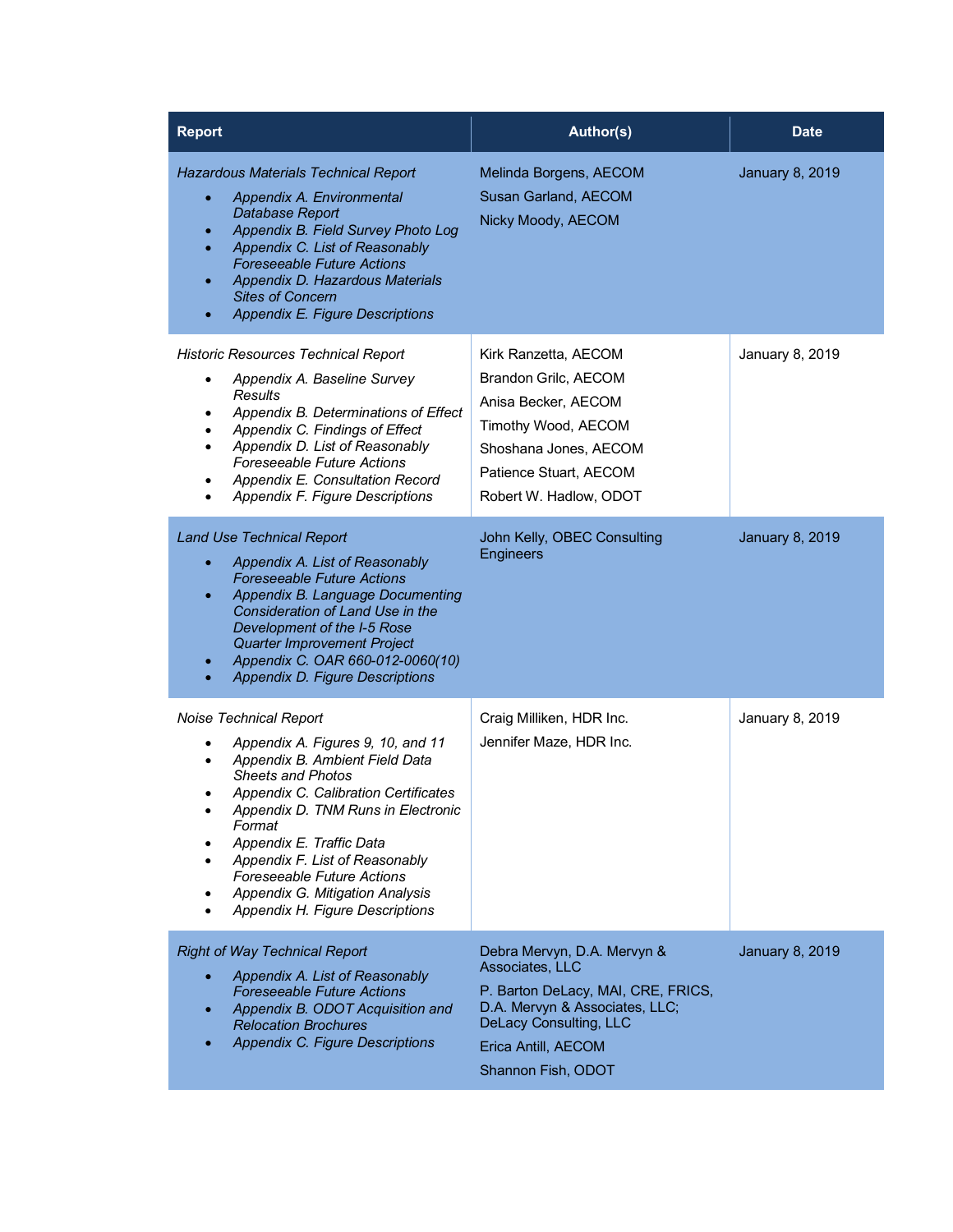| <b>Report</b>                                                                                                                                                                                                                                                                                                                                                                                                                        | Author(s)                                                                                                                                                                                                                                                                                                                                                                                                                                                   | <b>Date</b>            |
|--------------------------------------------------------------------------------------------------------------------------------------------------------------------------------------------------------------------------------------------------------------------------------------------------------------------------------------------------------------------------------------------------------------------------------------|-------------------------------------------------------------------------------------------------------------------------------------------------------------------------------------------------------------------------------------------------------------------------------------------------------------------------------------------------------------------------------------------------------------------------------------------------------------|------------------------|
| Section 4(f) Technical Report<br>Appendix A. List of Reasonably<br>Foreseeable Future Actions<br>Appendix B. Finding of Effect and<br>SHPO Concurrence<br>Appendix C. Intergovernmental<br>$\bullet$<br>Agreement and Detour Plan for the<br>Vera Katz Eastbank Esplanade and<br>Willamette River Greenway Trail<br>(Pending)<br>Appendix D. Section 106<br>٠<br>Programmatic Agreement (Pending)<br>Appendix E. Figure Descriptions | Kirk Ranzetta, AECOM<br>Robert W. Hadlow, ODOT                                                                                                                                                                                                                                                                                                                                                                                                              | January 8, 2019        |
| Socioeconomics Technical Report<br>Appendix A. List of Reasonably<br>$\bullet$<br><b>Foreseeable Future Actions</b><br>Appendix B. Figure Descriptions<br>$\bullet$                                                                                                                                                                                                                                                                  | James Gregory, HDR Inc.<br>Jeremy Beard, HDR Inc.<br>Brian Bauman, HDR Inc.                                                                                                                                                                                                                                                                                                                                                                                 | <b>January 8, 2019</b> |
| <b>Traffic Analysis Technical Report</b><br>Appendix A. TOAS Report<br>Appendix B. VISSIM Model<br><b>Intersection Results</b><br>Appendix C. List of Reasonably<br>$\bullet$<br>Foreseeable Future Actions<br>Appendix D. Figure Descriptions<br>$\bullet$                                                                                                                                                                          | John Cullerton, Parametrix<br>Ryan LeProwse, Parametrix<br>Rory Renfro, Alta Planning and Design<br>Katie Mangle, Alta Planning and<br>Design<br>Mike Sellinger, Alta Planning and<br>Design<br>Kirk Paulson, Alta Planning and<br>Design<br>Elizabeth Wemple, PE, HDR Inc.<br>Andrew Johnson, HDR Inc.<br>Camille Alexander, HDR Inc.<br>Jeremy Jackson, HDR Inc.<br>Chengxin Dai, HDR Inc.<br>Natalie Sager (Lindsoe), HDR Inc.<br>Meekyung Lee, HDR Inc. | January 8, 2019        |
| <b>Transit Technical Report</b><br>Appendix A. Figure Descriptions                                                                                                                                                                                                                                                                                                                                                                   | John Cullerton, Parametrix<br>Ryan LeProwse, Parametrix<br>Rory Renfro, Alta Planning and Design<br>Katie Mangle, Alta Planning and<br>Design                                                                                                                                                                                                                                                                                                               | <b>January 8, 2019</b> |